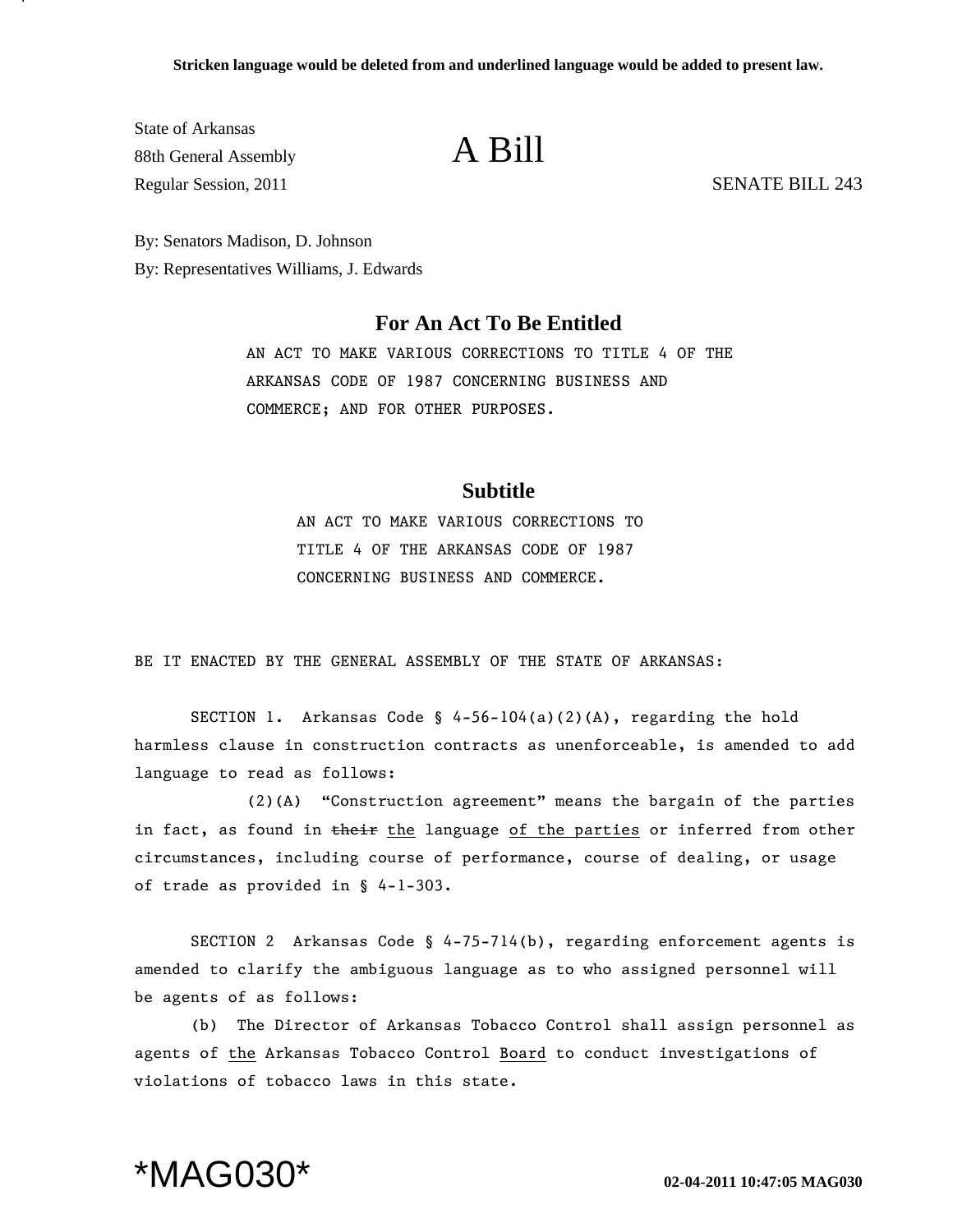SECTION 3. Arkansas Code § 4-86-108 is repealed to be moved to another location in the Arkansas Code:

4-86-108. Distribution of drug samples .

(a) As used in this section:

(1) "Authorized distributors of record" means those distributors with whom a drug manufacturer has established an ongoing relationship to distribute the drug manufacturer's products;

(2) "Board" means the Arkansas State Board of Pharmacy;

(3) "Distribute" does not include the providing of a drug sample to a patient by a:

(A) Physician or practitioner licensed to prescribe the drug;

(B) Health care professional acting at the direction and under the supervision of a physician or practitioner; or

(C) Pharmacy that has been granted approval from the Arkansas State Board of Pharmacy to handle samples at the direction of a physician or practitioner and that received the sample under this subchapter;

(4) "Drug" includes all medicines and preparations recognized in the United States Pharmacopoeia or the National Formulary as substances intended to be used for the care, mitigation, or prevention of disease of either humans or other animals;

(5) "Drug sample" means a unit of a prescription drug that is not intended to be sold and is intended to promote the sale of the drug;

(6) "Licensed pharmacist" means a person holding a license under  $$-17-92-101$  et seq.:

(7) "Pharmacy" means the place licensed by the board in which drugs, chemicals, medicines, prescriptions, and poisons are compounded, dispensed, or sold at retail; and

(8) "Physician" means a practitioner of medicine licensed under the laws of this state or some other state.

(b) Except under subsections (c) and (d) of this section, a person shall not distribute a drug sample.

(c)(1) A drug manufacturer or authorized distributor of record of a drug may distribute a drug sample by mail, common carrier, or by direct distribution by an authorized company representative to physicians or practitioners licensed to prescribe the drugs.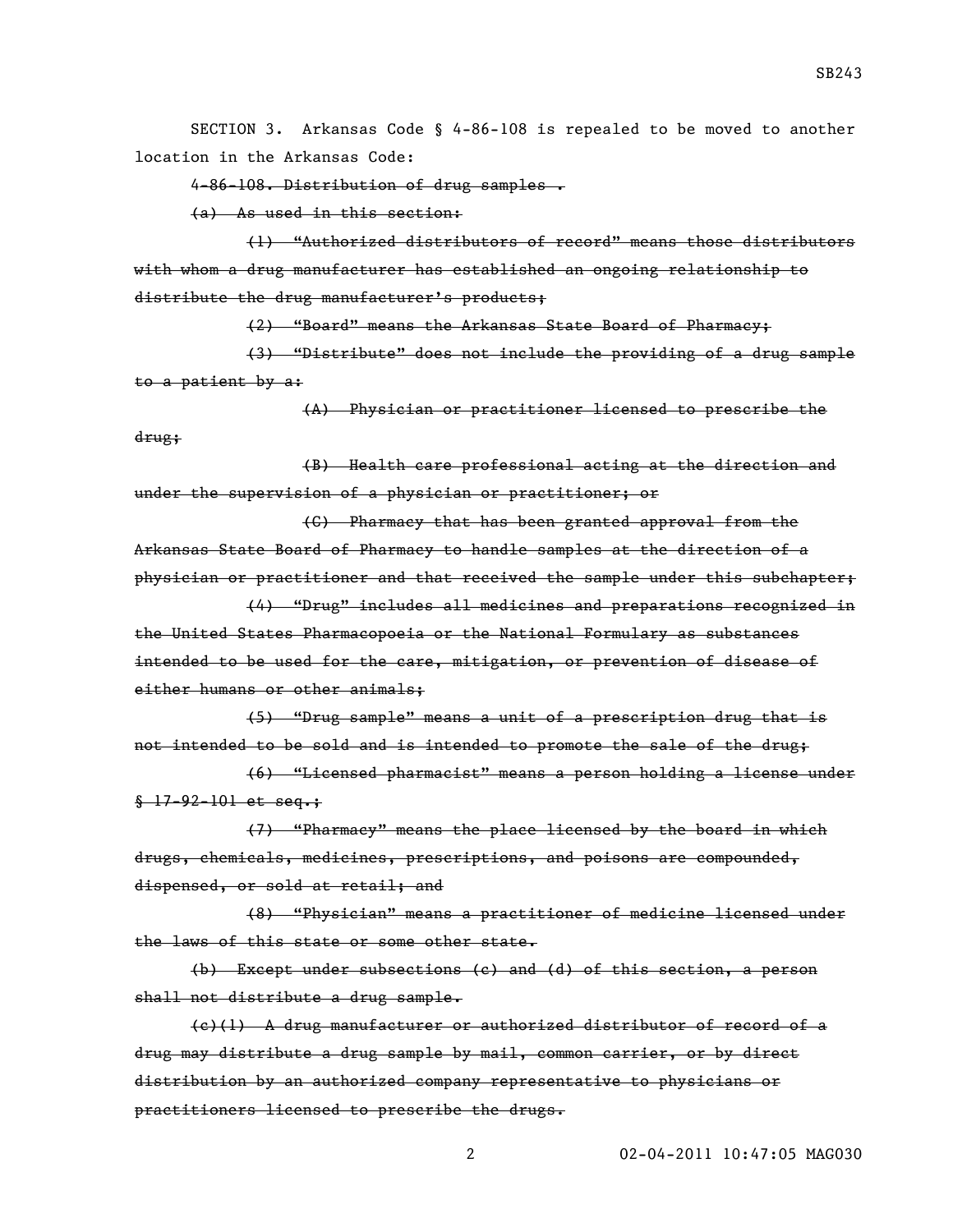(2)(A) A distribution of a drug sample under subdivision (c)(1)

of this section shall be made only upon the written request of the licensed physician or practitioner.

(B) The written request shall contain:

(i) The name, address, professional designation, and signature of the physician or practitioner making the request;

(ii) The identity of the drug sample requested and the quantity requested;

(iii) The name of the drug manufacturer of the drug sample requested; and

(iv) The date of the request.

(d)(1)(A) A drug manufacturer or authorized distributor of record may distribute drug samples to its authorized company representatives by common carrier.

(B) A drug sample that is distributed by common carrier shall be shipped in a manner which requires the signature of the recipient before delivery.

(C) The authorized company representative shall personally sign for this delivery.

(2) The drug manufacturer or authorized distributor of record does not violate this subsection if the common carrier fails to obtain the authorized company representative's signature.

(e)(1) The authorized company representative shall store the drug samples under conditions that will maintain the stability, integrity, and effectiveness of the drug samples and ensure that the drug samples will be free of contamination, deterioration, and adulteration as required under the Federal Food, Drug, and Cosmetic Act, 21 U.S.C. § 301 et seq.

(2) All compendial and labeling requirements for storage and handling of a particular prescription drug shall be followed.

(f)(1) The name and address of the individual responsible for responding to requests by the United States Food and Drug Administration regarding samples on behalf of a drug manufacturer or distributor shall be provided by the manufacturer to the board. (2) The individual identified under subdivision (f)(1) of this section shall further serve as the initial contact person to the board concerning any alleged violations of this section.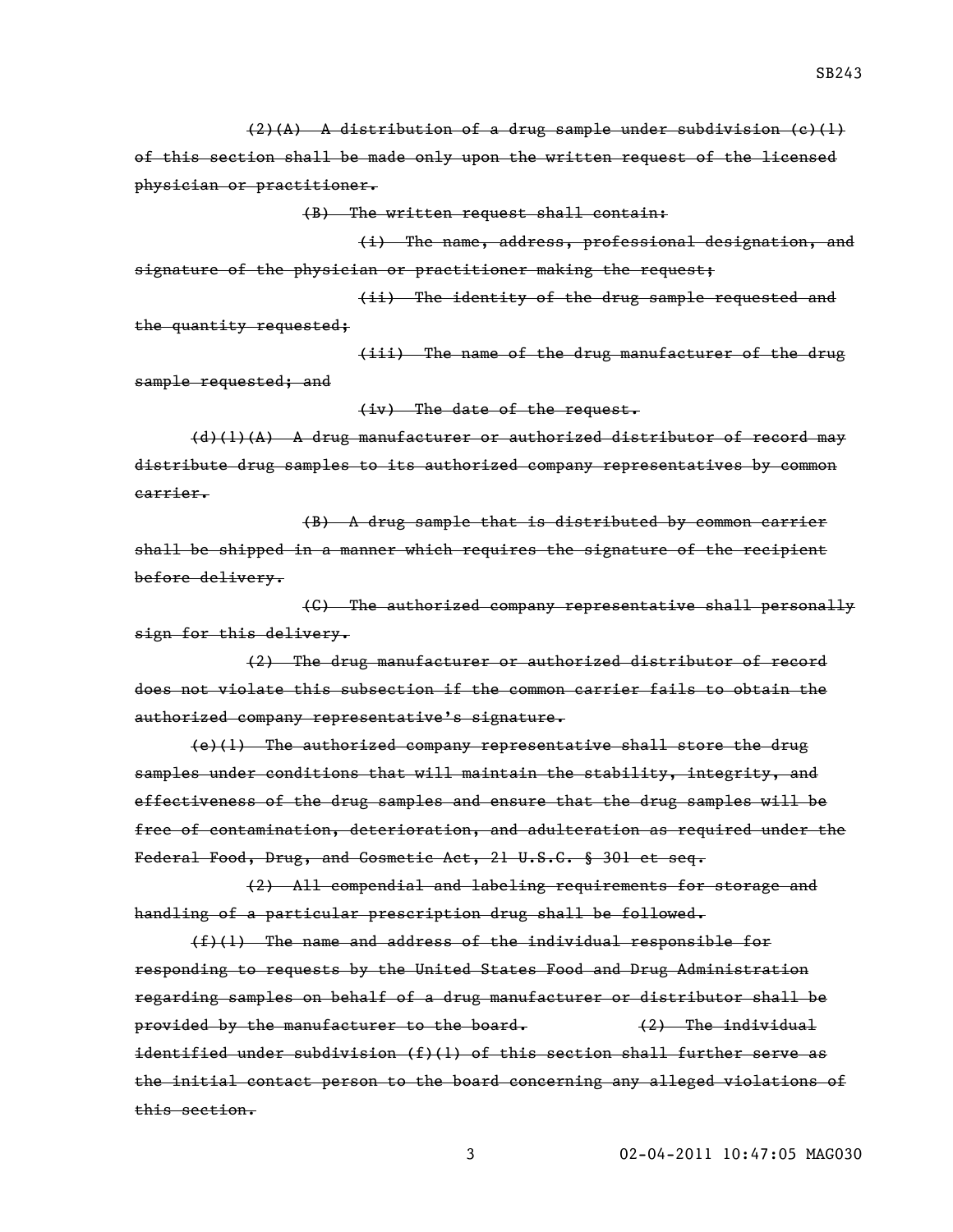(g)(1) A drug manufacturer or an authorized distributor of record shall maintain a list of:

(A) The name and address of each representative of the manufacturer or authorized distributor who distributes drug samples; and (B) Each site where drug samples are stored.

(2) A record and a list maintained under this subsection shall be made available by the drug manufacturer or authorized distributor to the board upon request.

(h) A drug manufacturer or an authorized distributor shall notify the board of any significant loss of drug samples and any known theft of drug samples.

(i) The board may report to the United States Food and Drug Administration any violation of this section.

(j) This section shall apply only to the distribution of drug samples within the State of Arkansas.

(k) A drug manufacturer that distributes drug samples in the State of Arkansas shall have a policy for drug screening of an employee who distributes drug samples in this state.

SECTION 4. Arkansas Code Title 4, Chapter 86, is amended to move prior 4-86-108 by adding a new subchapter to read as follows:

4-86-201. Definitions.

As used in this subchapter:

(1) "Authorized distributors of record" means those distributors with whom a drug manufacturer has established an ongoing relationship to distribute the drug manufacturer's products;

(2) "Board" means the Arkansas State Board of Pharmacy;

(3)(A) "Distribute" means the distribution of drug samples.

(B) "Distribute" does not include the providing of a drug sample to a patient by a:

(i) Physician or practitioner licensed to prescribe the drug;

(ii) Health care professional acting at the

direction and under the supervision of a physician or practitioner; or (iii) Pharmacy that has been granted approval from

the Arkansas State Board of Pharmacy to handle samples at the direction of a

4 02-04-2011 10:47:05 MAG030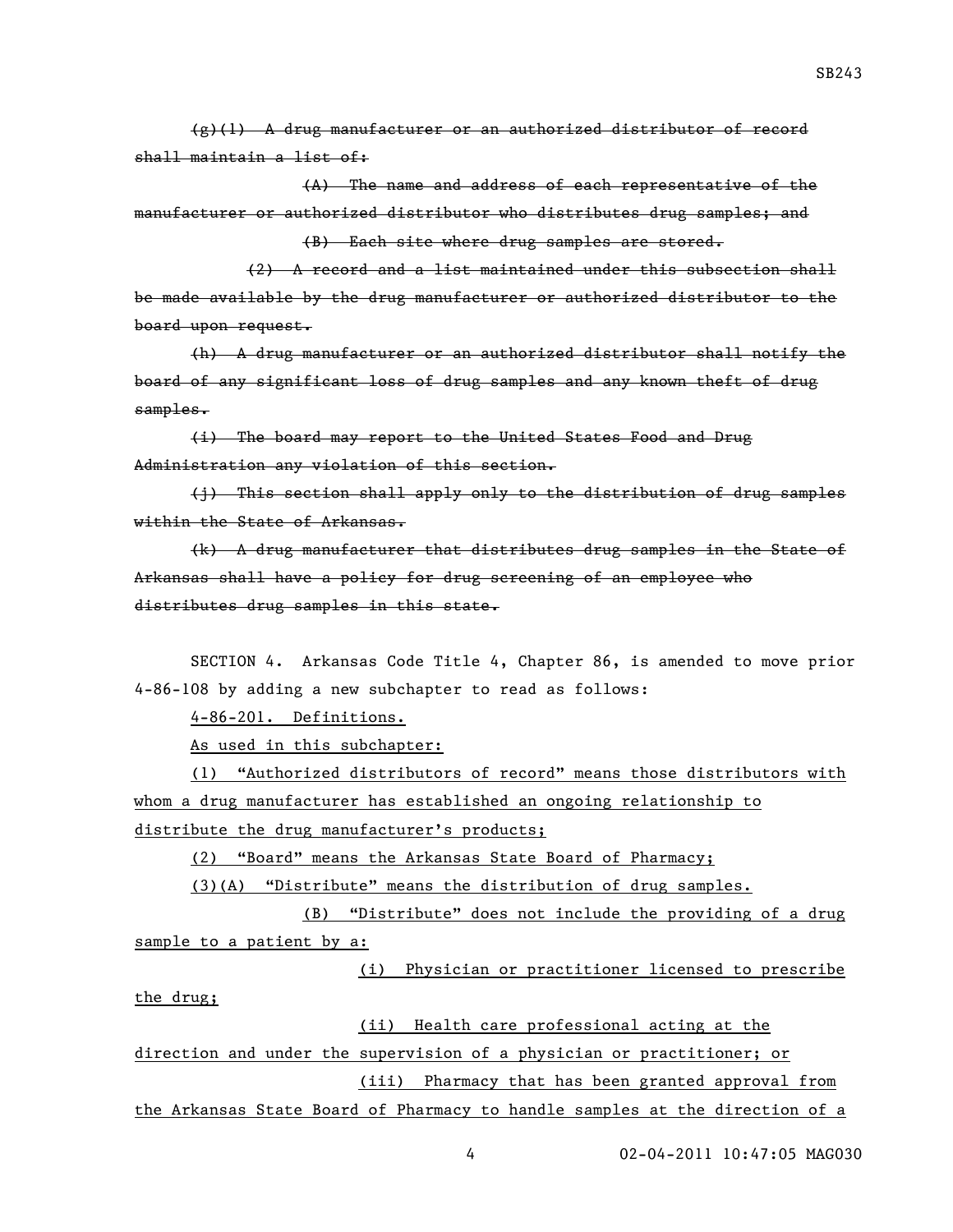physician or practitioner and that received the sample under this subchapter; (4) "Drug" means all medicines and preparations recognized in the United States Pharmacopoeia or the National Formulary as substances intended to be used for the care, mitigation, or prevention of disease of either humans or other animals;

(5) "Drug sample" means a unit of a prescription drug that is not intended to be sold and is intended to promote the sale of the drug;

(6) "Licensed pharmacist" means a person holding a license under § 17-92-101 et seq.;

(7) "Pharmacy" means the place licensed by the board in which drugs, chemicals, medicines, prescriptions, and poisons are compounded, dispensed, or sold at retail; and

(8) "Physician" means a practitioner of medicine licensed under the laws of this state or some other state.

4-86-202. Distribution of drug samples.

(a) Except under subsections (b) and (c) of this section, a person shall not distribute a drug sample.

(b)(1) A drug manufacturer or authorized distributor of record of a drug may distribute a drug sample by mail, common carrier, or by direct distribution by an authorized company representative to physicians or practitioners licensed to prescribe the drugs.

 $(2)(A)$  A distribution of a drug sample under subdivision  $(c)(1)$ of this section shall be made only upon the written request of the licensed physician or practitioner.

(B) The written request shall contain:

(i) The name, address, professional designation, and signature of the physician or practitioner making the request;

(ii) The identity of the drug sample requested, the strength of the drug, and the quantity requested;

(iii) The name of the drug manufacturer of the drug sample requested; and

(iv) The date of the request.

 $(c)(1)(A)$  A drug manufacturer or authorized distributor of record may distribute drug samples to its authorized company representatives by common carrier.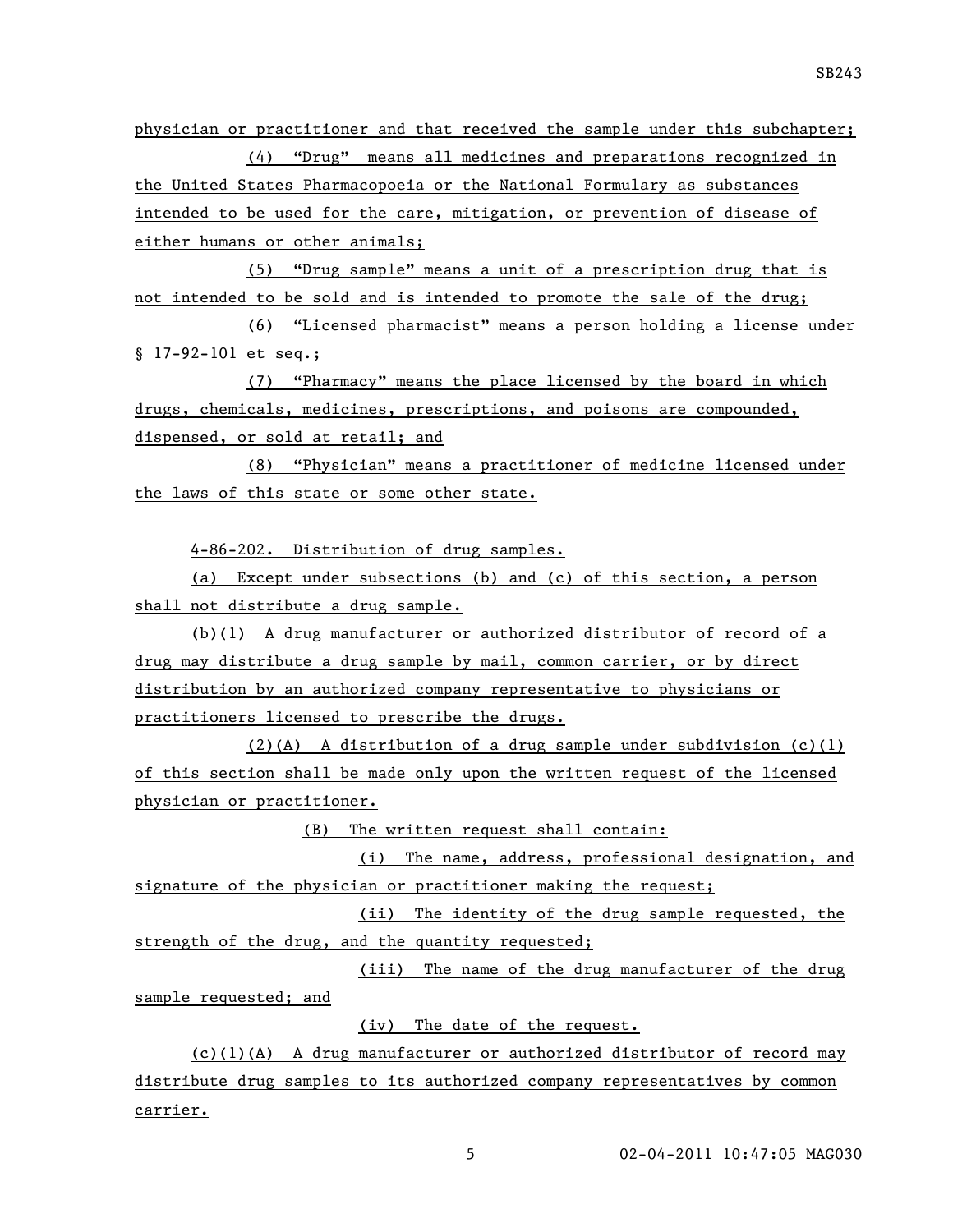(B) A drug sample that is distributed by common carrier shall be shipped in a manner that requires the signature of the recipient before delivery.

(C) The authorized company representative shall personally sign for this delivery.

(2) The drug manufacturer or authorized distributor of record does not violate this subsection if the common carrier fails to obtain the authorized company representative's signature.

(d)(1) The authorized company representative shall store the drug samples under conditions that will maintain the stability, integrity, and effectiveness of the drug samples and ensure that the drug samples will be free of contamination, deterioration, and adulteration as required under the Federal Food, Drug, and Cosmetic Act, 21 U.S.C. § 301 et seq.

(2) All compendial and labeling requirements for storage and handling of a particular prescription drug shall be followed.

(e)(1) The name and address of the individual responsible for responding to requests by the United States Food and Drug Administration regarding samples on behalf of a drug manufacturer or distributor shall be provided by the manufacturer to the board. (2) The individual identified under subdivision (f)(1) of this section shall further serve as the initial contact person to the board concerning any alleged violations of this section.

(f)(1) A drug manufacturer or an authorized distributor of record shall maintain a list of:

(A) The name and address of each representative of the manufacturer or authorized distributor who distributes drug samples; and

(B) Each site where drug samples are stored.

(2) A record and a list maintained under this subsection shall be made available by the drug manufacturer or authorized distributor to the board upon request.

(g) A drug manufacturer or an authorized distributor shall notify the board of a significant loss of drug samples and known theft of drug samples.

(h) The board may report to the United States Food and Drug Administration any violation of this section.

(i) This section shall apply only to the distribution of drug samples within the State of Arkansas.

6 02-04-2011 10:47:05 MAG030